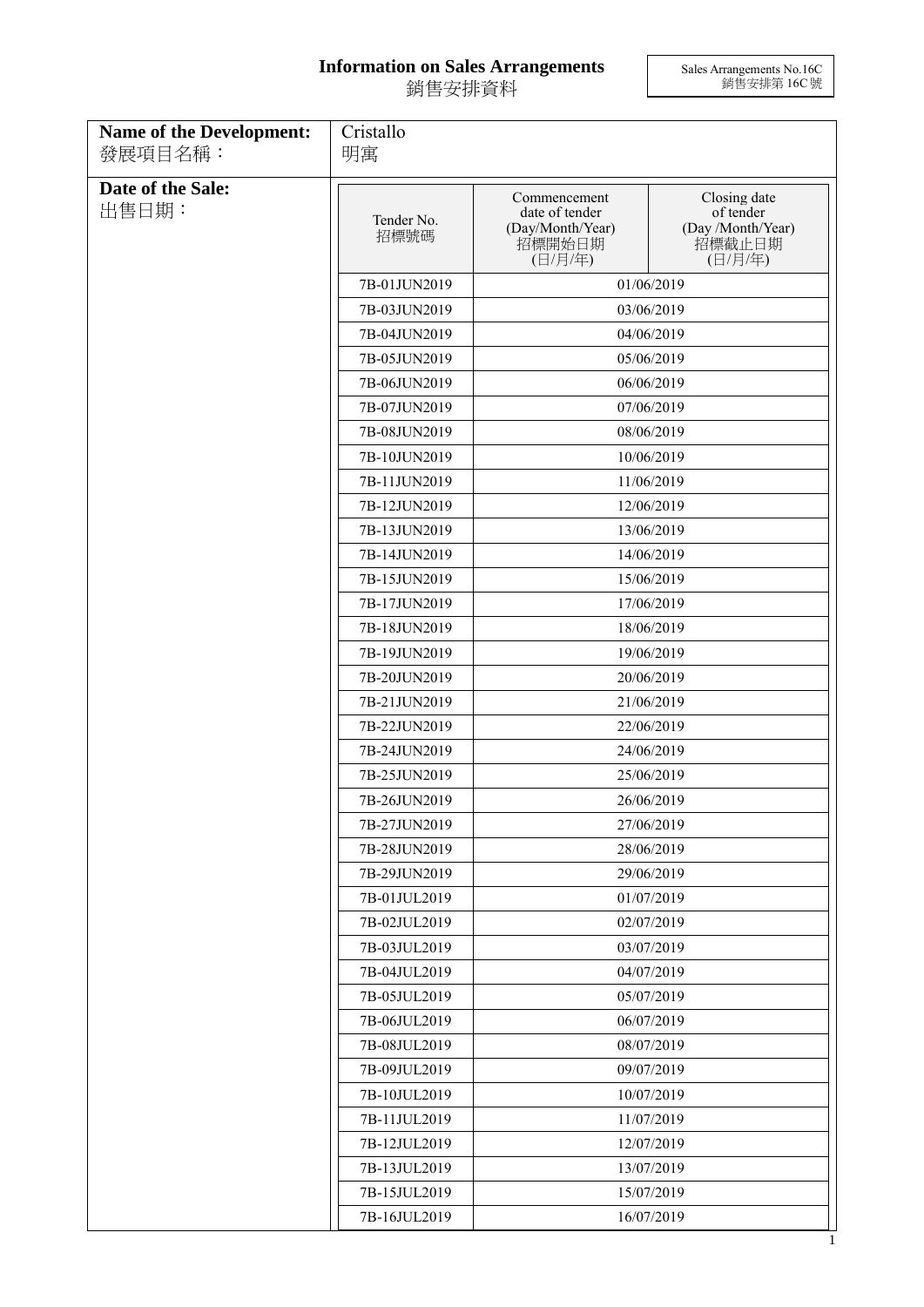| 7B-17JUL2019 | 17/07/2019 |
|--------------|------------|
| 7B-18JUL2019 | 18/07/2019 |
| 7B-19JUL2019 | 19/07/2019 |
| 7B-20JUL2019 | 20/07/2019 |
| 7B-22JUL2019 | 22/07/2019 |
| 7B-23JUL2019 | 23/07/2019 |
| 7B-24JUL2019 | 24/07/2019 |
| 7B-25JUL2019 | 25/07/2019 |
| 7B-26JUL2019 | 26/07/2019 |
| 7B-27JUL2019 | 27/07/2019 |
| 7B-29JUL2019 | 29/07/2019 |
| 7B-30JUL2019 | 30/07/2019 |
| 7B-31JUL2019 | 31/07/2019 |
| 7B-01AUG2019 | 01/08/2019 |
| 7B-02AUG2019 | 02/08/2019 |
| 7B-03AUG2019 | 03/08/2019 |
| 7B-05AUG2019 | 05/08/2019 |
| 7B-06AUG2019 | 06/08/2019 |
| 7B-07AUG2019 | 07/08/2019 |
| 7B-08AUG2019 | 08/08/2019 |
| 7B-09AUG2019 | 09/08/2019 |
| 7B-10AUG2019 | 10/08/2019 |
| 7B-12AUG2019 | 12/08/2019 |
| 7B-13AUG2019 | 13/08/2019 |
| 7B-14AUG2019 | 14/08/2019 |
| 7B-15AUG2019 | 15/08/2019 |
| 7B-16AUG2019 | 16/08/2019 |
| 7B-17AUG2019 | 17/08/2019 |
| 7B-19AUG2019 | 19/08/2019 |
| 7B-20AUG2019 | 20/08/2019 |
| 7B-21AUG2019 | 21/08/2019 |
| 7B-22AUG2019 | 22/08/2019 |
| 7B-23AUG2019 | 23/08/2019 |
| 7B-24AUG2019 | 24/08/2019 |
| 7B-26AUG2019 | 26/08/2019 |
| 7B-27AUG2019 | 27/08/2019 |
| 7B-28AUG2019 | 28/08/2019 |
| 7B-29AUG2019 | 29/08/2019 |
| 7B-30AUG2019 | 30/08/2019 |
| 7B-31AUG2019 | 31/08/2019 |
| 7B-02SEP2019 | 02/09/2019 |
| 7B-03SEP2019 | 03/09/2019 |
| 7B-04SEP2019 | 04/09/2019 |
| 7B-05SEP2019 | 05/09/2019 |
| 7B-06SEP2019 | 06/09/2019 |
| 7B-07SEP2019 | 07/09/2019 |
| 7B-09SEP2019 | 09/09/2019 |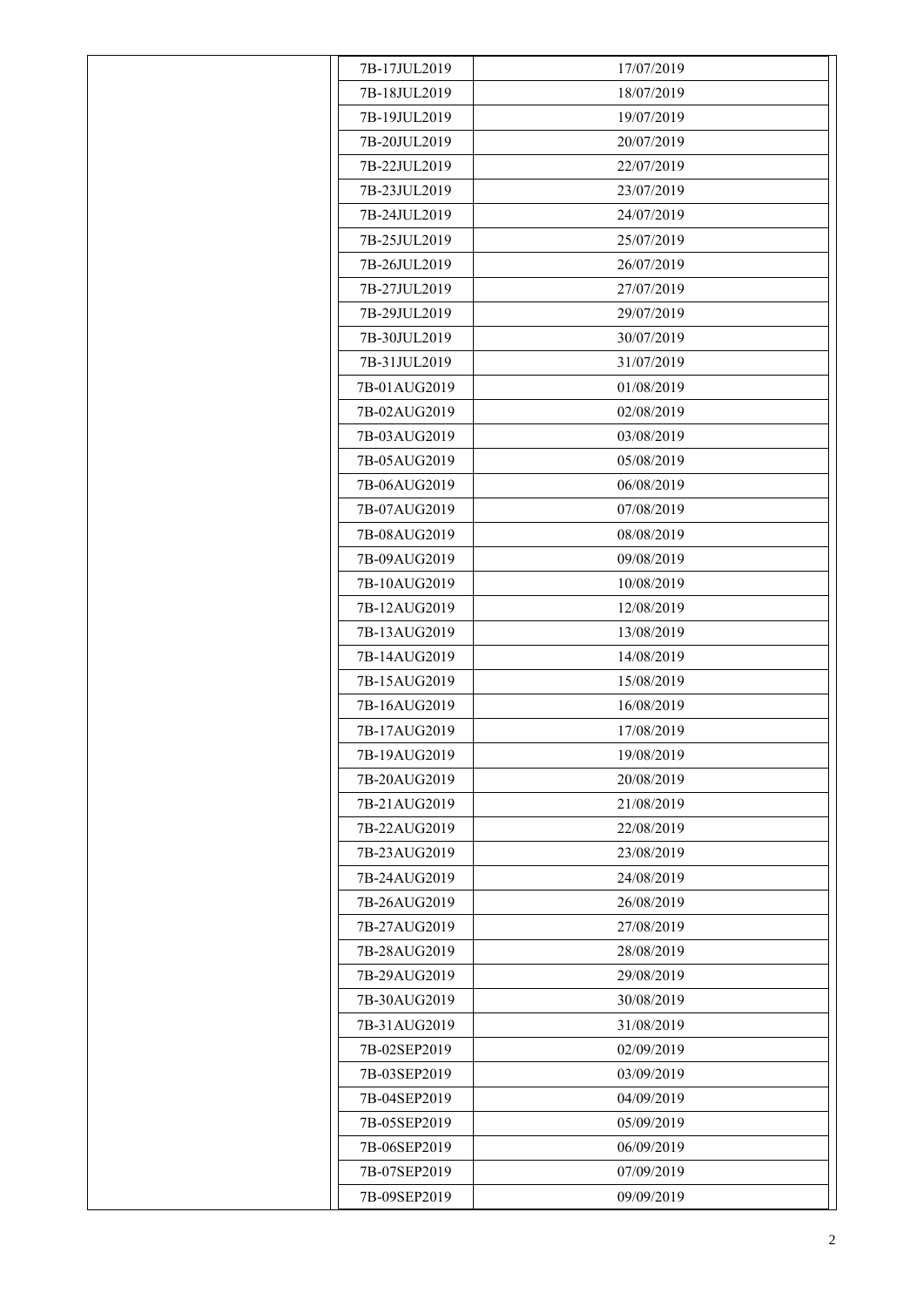| 7B-10SEP2019 | 10/09/2019 |
|--------------|------------|
| 7B-11SEP2019 | 11/09/2019 |
| 7B-12SEP2019 | 12/09/2019 |
| 7B-13SEP2019 | 13/09/2019 |
| 7B-14SEP2019 | 14/09/2019 |
| 7B-16SEP2019 | 16/09/2019 |
| 7B-17SEP2019 | 17/09/2019 |
| 7B-18SEP2019 | 18/09/2019 |
| 7B-19SEP2019 | 19/09/2019 |
| 7B-20SEP2019 | 20/09/2019 |
| 7B-21SEP2019 | 21/09/2019 |
| 7B-23SEP2019 | 23/09/2019 |
| 7B-24SEP2019 | 24/09/2019 |
| 7B-25SEP2019 | 25/09/2019 |
| 7B-26SEP2019 | 26/09/2019 |
| 7B-27SEP2019 | 27/09/2019 |
| 7B-28SEP2019 | 28/09/2019 |
| 7B-30SEP2019 | 30/09/2019 |
| 7B-01OCT2019 | 01/10/2019 |
| 7B-02OCT2019 | 02/10/2019 |
| 7B-03OCT2019 | 03/10/2019 |
| 7B-04OCT2019 | 04/10/2019 |
| 7B-05OCT2019 | 05/10/2019 |
| 7B-07OCT2019 | 07/10/2019 |
| 7B-08OCT2019 | 08/10/2019 |
| 7B-09OCT2019 | 09/10/2019 |
| 7B-10OCT2019 | 10/10/2019 |
| 7B-11OCT2019 | 11/10/2019 |
| 7B-12OCT2019 | 12/10/2019 |
| 7B-14OCT2019 | 14/10/2019 |
| 7B-15OCT2019 | 15/10/2019 |
| 7B-16OCT2019 | 16/10/2019 |
| 7B-17OCT2019 | 17/10/2019 |
| 7B-18OCT2019 | 18/10/2019 |
| 7B-19OCT2019 | 19/10/2019 |
| 7B-21OCT2019 | 21/10/2019 |
| 7B-22OCT2019 | 22/10/2019 |
| 7B-23OCT2019 | 23/10/2019 |
| 7B-24OCT2019 | 24/10/2019 |
| 7B-25OCT2019 | 25/10/2019 |
| 7B-26OCT2019 | 26/10/2019 |
| 7B-28OCT2019 | 28/10/2019 |
| 7B-29OCT2019 | 29/10/2019 |
| 7B-30OCT2019 | 30/10/2019 |
| 7B-31OCT2019 | 31/10/2019 |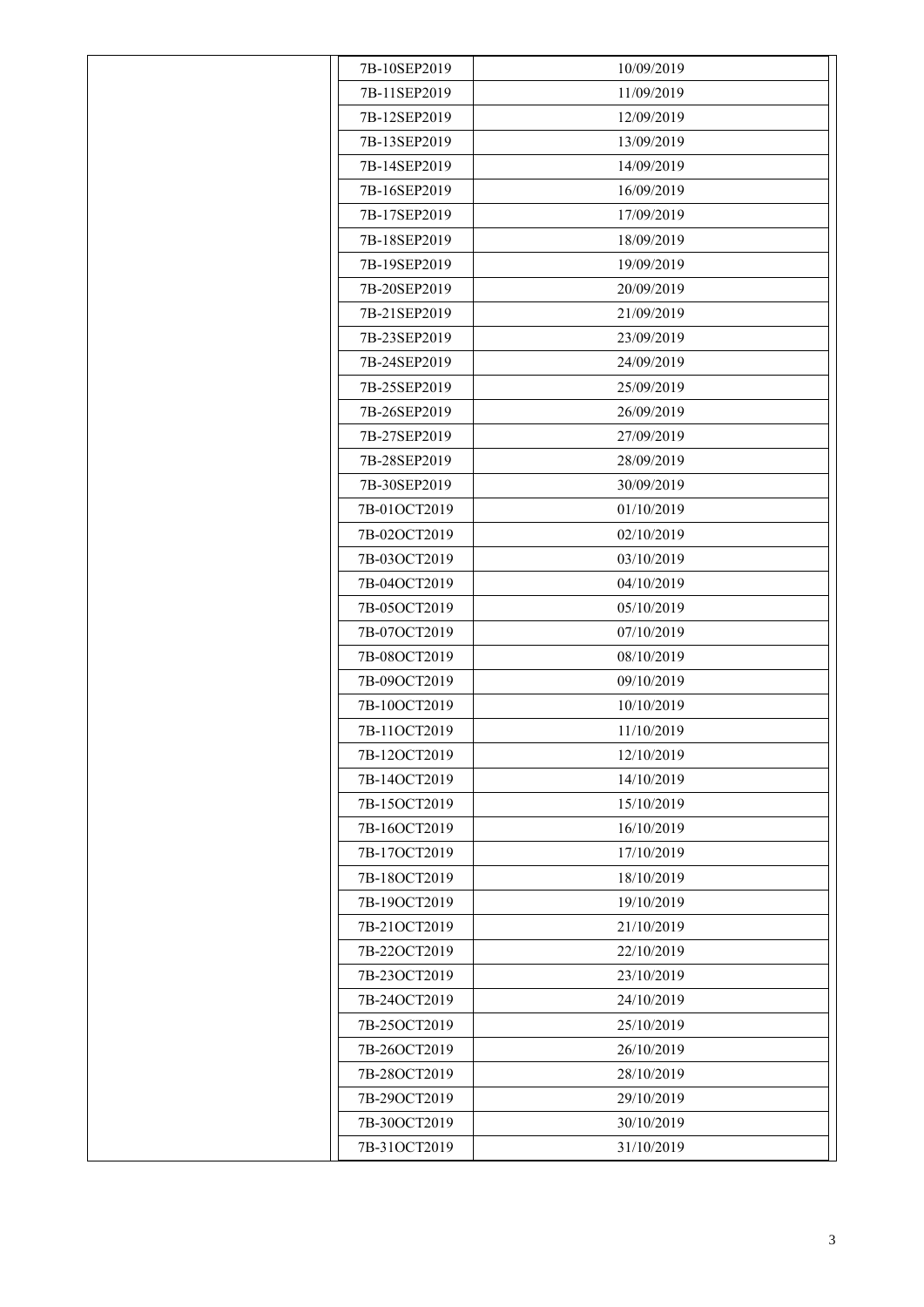| Time of the Sale: |                              |                                          |                                        |
|-------------------|------------------------------|------------------------------------------|----------------------------------------|
| 出售時間:             | Tender No.<br>招標號碼           | Commencement<br>time of tender<br>招標開始時間 | Closing time<br>of tender<br>招標截止時間    |
|                   | 7B-01JUN2019                 | 11:00 a.m. 上午 11時                        | 12:00 noon 正午 12時                      |
|                   | 7B-03JUN2019                 | 11:00 a.m. 上午 11時                        | 12:00 noon 正午 12時                      |
|                   | 7B-04JUN2019                 | 11:00 a.m. 上午 11時                        | 12:00 noon 正午 12時                      |
|                   | 7B-05JUN2019                 | 11:00 a.m. 上午 11時                        | 12:00 noon 正午 12時                      |
|                   | 7B-06JUN2019                 | 11:00 a.m. 上午 11時                        | 12:00 noon 正午 12時                      |
|                   | 7B-07JUN2019                 | 11:00 a.m. 上午 11時                        | 12:00 noon 正午 12時                      |
|                   | 7B-08JUN2019                 | 11:00 a.m. 上午 11時                        | 12:00 noon 正午 12時                      |
|                   | 7B-10JUN2019                 | 11:00 a.m. 上午 11時                        | 12:00 noon 正午 12時                      |
|                   | 7B-11JUN2019                 | 11:00 a.m. 上午 11時                        | 12:00 noon 正午 12時                      |
|                   | 7B-12JUN2019                 | 11:00 a.m. 上午 11時                        | 12:00 noon 正午 12時                      |
|                   | 7B-13JUN2019                 | 11:00 a.m. 上午 11時                        | 12:00 noon 正午 12時                      |
|                   | 7B-14JUN2019                 | 11:00 a.m. 上午 11時                        | 12:00 noon 正午 12時                      |
|                   | 7B-15JUN2019                 | 11:00 a.m. 上午 11時                        | 12:00 noon 正午 12時                      |
|                   | 7B-17JUN2019                 | 11:00 a.m. 上午 11時                        | 12:00 noon 正午 12時                      |
|                   | 7B-18JUN2019                 | 11:00 a.m. 上午 11時                        | 12:00 noon 正午 12時                      |
|                   | 7B-19JUN2019                 | 11:00 a.m. 上午 11時                        | 12:00 noon 正午 12時                      |
|                   | 7B-20JUN2019                 | 11:00 a.m. 上午 11時                        | 12:00 noon 正午 12時                      |
|                   | 7B-21JUN2019                 | 11:00 a.m. 上午 11時                        | 12:00 noon 正午 12時                      |
|                   | 7B-22JUN2019                 | 11:00 a.m. 上午 11時<br>11:00 a.m. 上午 11時   | 12:00 noon 正午 12時                      |
|                   | 7B-24JUN2019                 | 11:00 a.m. 上午 11時                        | 12:00 noon 正午 12時<br>12:00 noon 正午 12時 |
|                   | 7B-25JUN2019<br>7B-26JUN2019 | 11:00 a.m. 上午 11時                        | 12:00 noon 正午 12時                      |
|                   | 7B-27JUN2019                 | 11:00 a.m. 上午 11時                        | 12:00 noon 正午 12時                      |
|                   | 7B-28JUN2019                 | 11:00 a.m. 上午 11時                        | 12:00 noon 正午 12時                      |
|                   | 7B-29JUN2019                 | 11:00 a.m. 上午 11時                        | 12:00 noon 正午 12時                      |
|                   | 7B-01JUL2019                 | 11:00 a.m. 上午 11時                        | 12:00 noon 正午 12時                      |
|                   | 7B-02JUL2019                 | 11:00 a.m. 上午 11時                        | 12:00 noon 正午 12時                      |
|                   | 7B-03JUL2019                 | 11:00 a.m. 上午 11時                        | 12:00 noon 正午 12時                      |
|                   | 7B-04JUL2019                 | 11:00 a.m. 上午 11時                        | 12:00 noon 正午 12時                      |
|                   | 7B-05JUL2019                 | 11:00 a.m. 上午 11時                        | 12:00 noon 正午 12時                      |
|                   | 7B-06JUL2019                 | 11:00 a.m. 上午 11時                        | 12:00 noon 正午 12時                      |
|                   | 7B-08JUL2019                 | 11:00 a.m. 上午 11時                        | 12:00 noon 正午 12時                      |
|                   | 7B-09JUL2019                 | 11:00 a.m. 上午 11時                        | 12:00 noon 正午 12時                      |
|                   | 7B-10JUL2019                 | 11:00 a.m. 上午 11時                        | 12:00 noon 正午 12時                      |
|                   | 7B-11JUL2019                 | 11:00 a.m. 上午 11時                        | 12:00 noon 正午 12時                      |
|                   | 7B-12JUL2019                 | 11:00 a.m. 上午 11時                        | 12:00 noon 正午 12時                      |
|                   | 7B-13JUL2019                 | 11:00 a.m. 上午 11時                        | 12:00 noon 正午 12時                      |
|                   | 7B-15JUL2019                 | 11:00 a.m. 上午 11 時                       | 12:00 noon 正午 12時                      |
|                   | 7B-16JUL2019                 | 11:00 a.m. 上午 11時                        | 12:00 noon 正午 12時                      |
|                   | 7B-17JUL2019                 | 11:00 a.m. 上午 11時                        | 12:00 noon 正午 12時                      |
|                   | 7B-18JUL2019                 | 11:00 a.m. 上午 11時                        | 12:00 noon 正午 12時                      |
|                   | 7B-19JUL2019                 | 11:00 a.m. 上午 11時                        | 12:00 noon 正午 12時                      |
|                   | 7B-20JUL2019                 | 11:00 a.m. 上午 11時                        | 12:00 noon 正午 12時                      |
|                   | 7B-22JUL2019                 | 11:00 a.m. 上午 11時                        | 12:00 noon 正午 12時                      |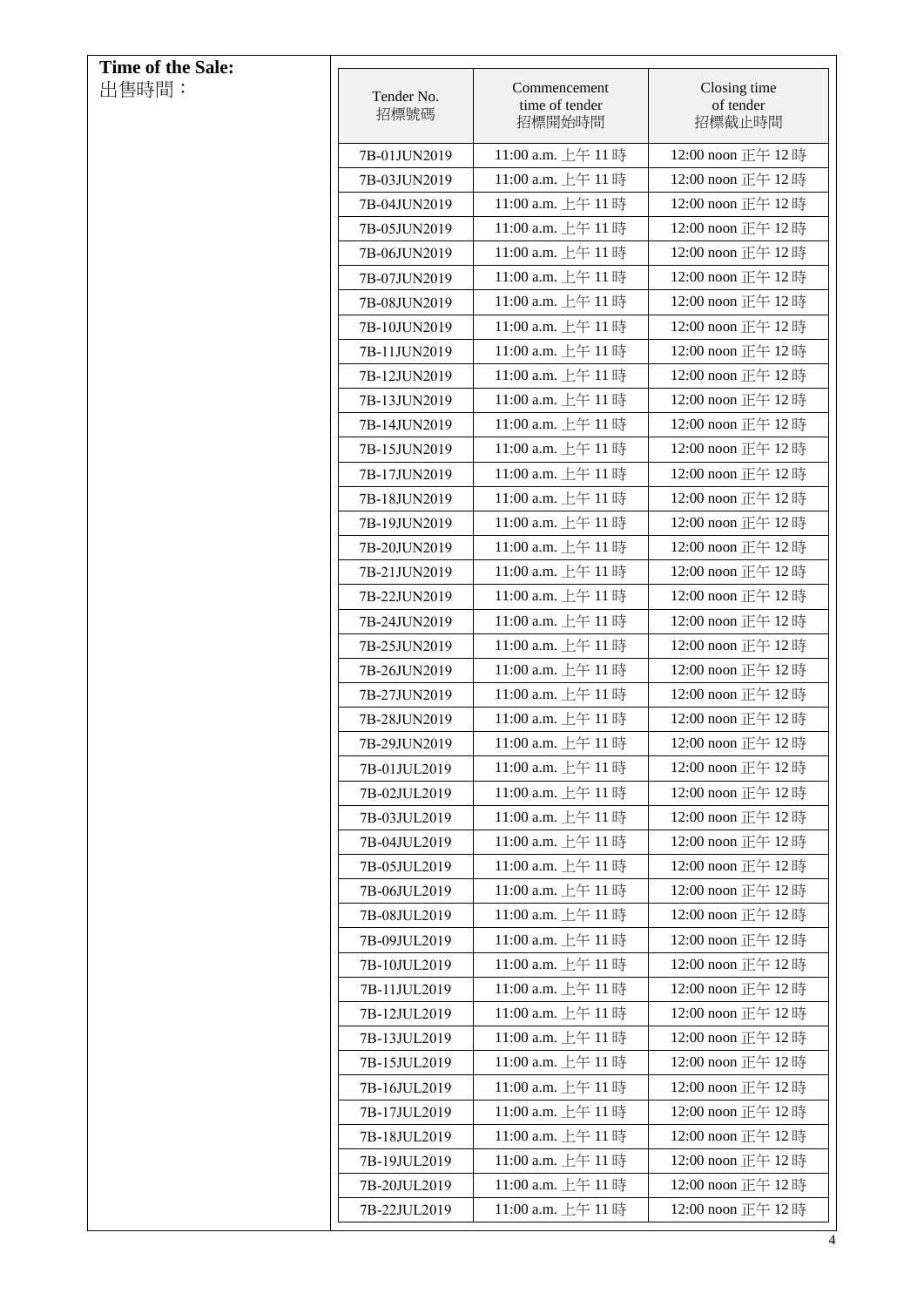| 7B-23JUL2019 | 11:00 a.m. 上午 11 時 | 12:00 noon 正午 12時 |
|--------------|--------------------|-------------------|
| 7B-24JUL2019 | 11:00 a.m. 上午 11時  | 12:00 noon 正午 12時 |
| 7B-25JUL2019 | 11:00 a.m. 上午 11時  | 12:00 noon 正午 12時 |
| 7B-26JUL2019 | 11:00 a.m. 上午 11時  | 12:00 noon 正午 12時 |
| 7B-27JUL2019 | 11:00 a.m. 上午 11時  | 12:00 noon 正午 12時 |
| 7B-29JUL2019 | 11:00 a.m. 上午 11時  | 12:00 noon 正午 12時 |
| 7B-30JUL2019 | 11:00 a.m. 上午 11時  | 12:00 noon 正午 12時 |
| 7B-31JUL2019 | 11:00 a.m. 上午 11時  | 12:00 noon 正午 12時 |
| 7B-01AUG2019 | 11:00 a.m. 上午 11時  | 12:00 noon 正午 12時 |
| 7B-02AUG2019 | 11:00 a.m. 上午 11時  | 12:00 noon 正午 12時 |
| 7B-03AUG2019 | 11:00 a.m. 上午 11時  | 12:00 noon 正午 12時 |
| 7B-05AUG2019 | 11:00 a.m. 上午 11時  | 12:00 noon 正午 12時 |
| 7B-06AUG2019 | 11:00 a.m. 上午 11時  | 12:00 noon 正午 12時 |
| 7B-07AUG2019 | 11:00 a.m. 上午 11時  | 12:00 noon 正午 12時 |
| 7B-08AUG2019 | 11:00 a.m. 上午 11時  | 12:00 noon 正午 12時 |
| 7B-09AUG2019 | 11:00 a.m. 上午 11時  | 12:00 noon 正午 12時 |
| 7B-10AUG2019 | 11:00 a.m. 上午 11時  | 12:00 noon 正午 12時 |
| 7B-12AUG2019 | 11:00 a.m. 上午 11時  | 12:00 noon 正午 12時 |
| 7B-13AUG2019 | 11:00 a.m. 上午 11時  | 12:00 noon 正午 12時 |
| 7B-14AUG2019 | 11:00 a.m. 上午 11 時 | 12:00 noon 正午 12時 |
| 7B-15AUG2019 | 11:00 a.m. 上午 11時  | 12:00 noon 正午 12時 |
| 7B-16AUG2019 | 11:00 a.m. 上午 11時  | 12:00 noon 正午 12時 |
| 7B-17AUG2019 | 11:00 a.m. 上午 11時  | 12:00 noon 正午 12時 |
| 7B-19AUG2019 | 11:00 a.m. 上午 11時  | 12:00 noon 正午 12時 |
| 7B-20AUG2019 | 11:00 a.m. 上午 11時  | 12:00 noon 正午 12時 |
| 7B-21AUG2019 | 11:00 a.m. 上午 11時  | 12:00 noon 正午 12時 |
| 7B-22AUG2019 | 11:00 a.m. 上午 11時  | 12:00 noon 正午 12時 |
| 7B-23AUG2019 | 11:00 a.m. 上午 11時  | 12:00 noon 正午 12時 |
| 7B-24AUG2019 | 11:00 a.m. 上午 11時  | 12:00 noon 正午 12時 |
| 7B-26AUG2019 | 11:00 a.m. 上午 11時  | 12:00 noon 正午 12時 |
| 7B-27AUG2019 | 11:00 a.m. 上午 11 時 | 12:00 noon 正午 12時 |
| 7B-28AUG2019 | 11:00 a.m. 上午 11時  | 12:00 noon 正午 12時 |
| 7B-29AUG2019 | 11:00 a.m. 上午 11時  | 12:00 noon 正午 12時 |
| 7B-30AUG2019 | 11:00 a.m. 上午 11時  | 12:00 noon 正午 12時 |
| 7B-31AUG2019 | 11:00 a.m. 上午 11時  | 12:00 noon 正午 12時 |
| 7B-02SEP2019 | 11:00 a.m. 上午 11時  | 12:00 noon 正午 12時 |
| 7B-03SEP2019 | 11:00 a.m. 上午 11時  | 12:00 noon 正午 12時 |
| 7B-04SEP2019 | 11:00 a.m. 上午 11時  | 12:00 noon 正午 12時 |
| 7B-05SEP2019 | 11:00 a.m. 上午 11時  | 12:00 noon 正午 12時 |
| 7B-06SEP2019 | 11:00 a.m. 上午 11時  | 12:00 noon 正午 12時 |
| 7B-07SEP2019 | 11:00 a.m. 上午 11時  | 12:00 noon 正午 12時 |
| 7B-09SEP2019 | 11:00 a.m. 上午 11時  | 12:00 noon 正午 12時 |
| 7B-10SEP2019 | 11:00 a.m. 上午 11時  | 12:00 noon 正午 12時 |
| 7B-11SEP2019 | 11:00 a.m. 上午 11時  | 12:00 noon 正午 12時 |
| 7B-12SEP2019 | 11:00 a.m. 上午 11時  | 12:00 noon 正午 12時 |
| 7B-13SEP2019 | 11:00 a.m. 上午 11時  | 12:00 noon 正午 12時 |
| 7B-14SEP2019 | 11:00 a.m. 上午 11時  | 12:00 noon 正午 12時 |
|              |                    |                   |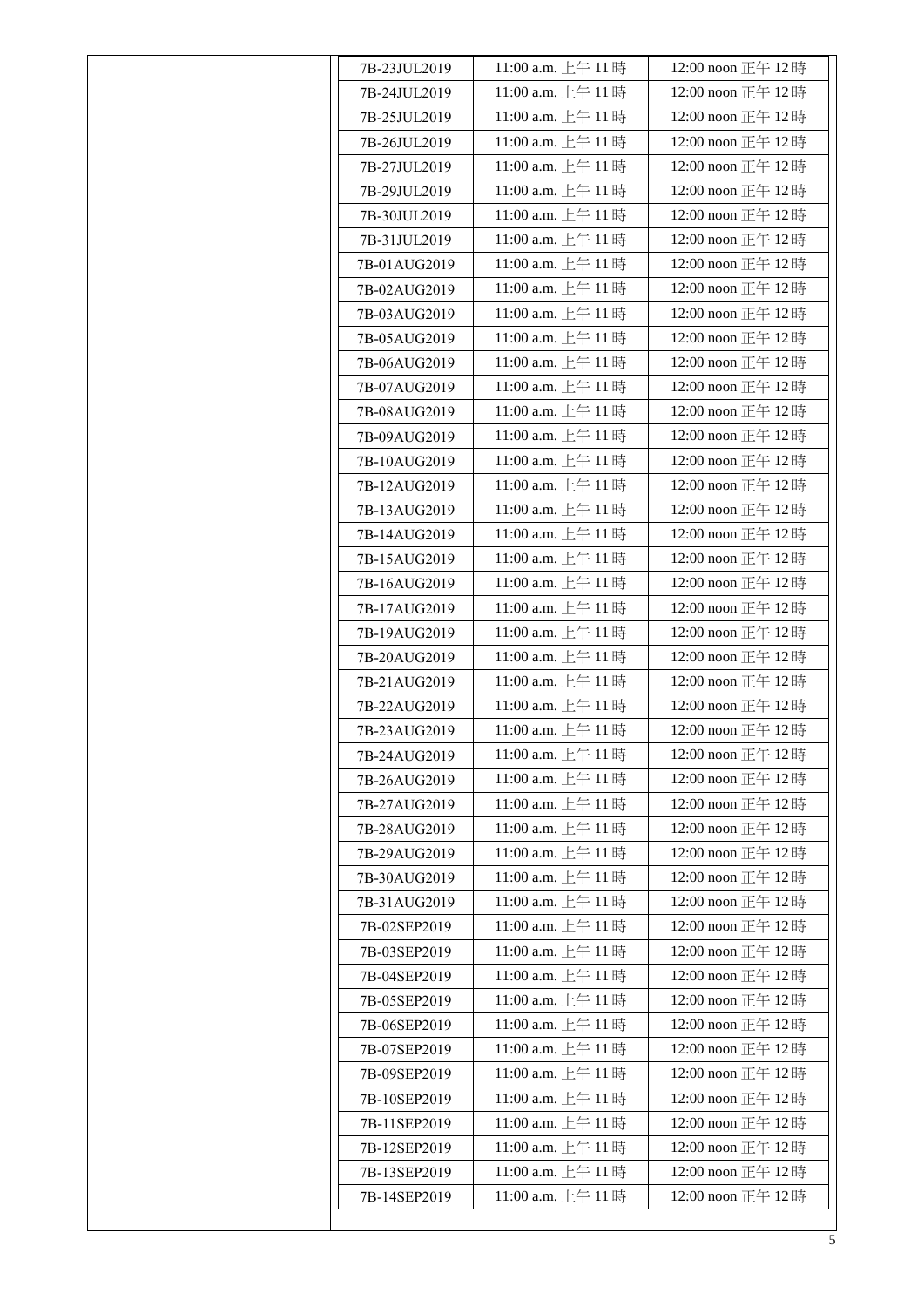| 7B-16SEP2019 | 11:00 a.m. 上午 11 時                                                  | 12:00 noon 正午 12 時 |
|--------------|---------------------------------------------------------------------|--------------------|
| 7B-17SEP2019 | 11:00 a.m. 上午 11時                                                   | 12:00 noon 正午 12時  |
| 7B-18SEP2019 | 11:00 a.m. 上午 11時                                                   | 12:00 noon 正午 12時  |
| 7B-19SEP2019 | 11:00 a.m. 上午 11時                                                   | 12:00 noon 正午 12時  |
| 7B-20SEP2019 | 11:00 a.m. 上午 11時                                                   | 12:00 noon 正午 12時  |
| 7B-21SEP2019 | 11:00 a.m. 上午 11時                                                   | 12:00 noon 正午 12時  |
| 7B-23SEP2019 | 11:00 a.m. 上午 11時                                                   | 12:00 noon 正午 12時  |
| 7B-24SEP2019 | 11:00 a.m. 上午 11 時                                                  | 12:00 noon 正午 12時  |
| 7B-25SEP2019 | 11:00 a.m. 上午 11時                                                   | 12:00 noon 正午 12時  |
| 7B-26SEP2019 | 11:00 a.m. 上午 11時                                                   | 12:00 noon 正午 12時  |
| 7B-27SEP2019 | 11:00 a.m. 上午 11 時                                                  | 12:00 noon 正午 12時  |
| 7B-28SEP2019 | 11:00 a.m. 上午 11時                                                   | 12:00 noon 正午 12時  |
| 7B-30SEP2019 | 11:00 a.m. 上午 11時                                                   | 12:00 noon 正午 12時  |
| 7B-01OCT2019 | 11:00 a.m. 上午 11 時                                                  | 12:00 noon 正午 12時  |
| 7B-02OCT2019 | 11:00 a.m. 上午 11時                                                   | 12:00 noon 正午 12時  |
| 7B-03OCT2019 | 11:00 a.m. 上午 11時                                                   | 12:00 noon 正午 12時  |
| 7B-04OCT2019 | 11:00 a.m. 上午 11 時                                                  | 12:00 noon 正午 12時  |
| 7B-05OCT2019 | 11:00 a.m. 上午 11時                                                   | 12:00 noon 正午 12時  |
| 7B-07OCT2019 | 11:00 a.m. 上午 11時                                                   | 12:00 noon 正午 12時  |
| 7B-08OCT2019 | 11:00 a.m. 上午 11時                                                   | 12:00 noon 正午 12時  |
| 7B-09OCT2019 | 11:00 a.m. 上午 11時                                                   | 12:00 noon 正午 12時  |
| 7B-10OCT2019 | 11:00 a.m. 上午 11 時                                                  | 12:00 noon 正午 12時  |
| 7B-11OCT2019 | 11:00 a.m. 上午 11時                                                   | 12:00 noon 正午 12時  |
| 7B-12OCT2019 | 11:00 a.m. 上午 11時                                                   | 12:00 noon 正午 12時  |
| 7B-14OCT2019 | 11:00 a.m. 上午 11 時                                                  | 12:00 noon 正午 12時  |
| 7B-15OCT2019 | 11:00 a.m. 上午 11時                                                   | 12:00 noon 正午 12時  |
| 7B-16OCT2019 | 11:00 a.m. 上午 11時                                                   | 12:00 noon 正午 12時  |
| 7B-17OCT2019 | 11:00 a.m. 上午 11時                                                   | 12:00 noon 正午 12時  |
| 7B-18OCT2019 | 11:00 a.m. 上午 11時                                                   | 12:00 noon 正午 12時  |
| 7B-19OCT2019 | 11:00 a.m. 上午 11 時                                                  | 12:00 noon 正午 12時  |
| 7B-21OCT2019 | 11:00 a.m. 上午 11時                                                   | 12:00 noon 正午 12時  |
| 7B-22OCT2019 | 11:00 a.m. 上午 11時                                                   | 12:00 noon 正午 12時  |
| 7B-23OCT2019 | 11:00 a.m. 上午 11時                                                   | 12:00 noon 正午 12時  |
| 7B-24OCT2019 | 11:00 a.m. 上午 11時                                                   | 12:00 noon 正午 12時  |
| 7B-25OCT2019 | 11:00 a.m. 上午 11時                                                   | 12:00 noon 正午 12時  |
| 7B-26OCT2019 | 11:00 a.m. 上午 11時                                                   | 12:00 noon 正午 12時  |
| 7B-28OCT2019 | 11:00 a.m. 上午 11 時                                                  | 12:00 noon 正午 12時  |
| 7B-29OCT2019 | 11:00 a.m. 上午 11時                                                   | 12:00 noon 正午 12時  |
| 7B-30OCT2019 | 11:00 a.m. 上午 11時                                                   | 12:00 noon 正午 12時  |
| 7B-31OCT2019 | 11:00 a.m. 上午 11時                                                   | 12:00 noon 正午 12時  |
|              | (Note : please refer to "Other matters" below)<br>(注意: 請參閱下文「其他事項」) |                    |
|              |                                                                     |                    |
|              |                                                                     |                    |
|              |                                                                     |                    |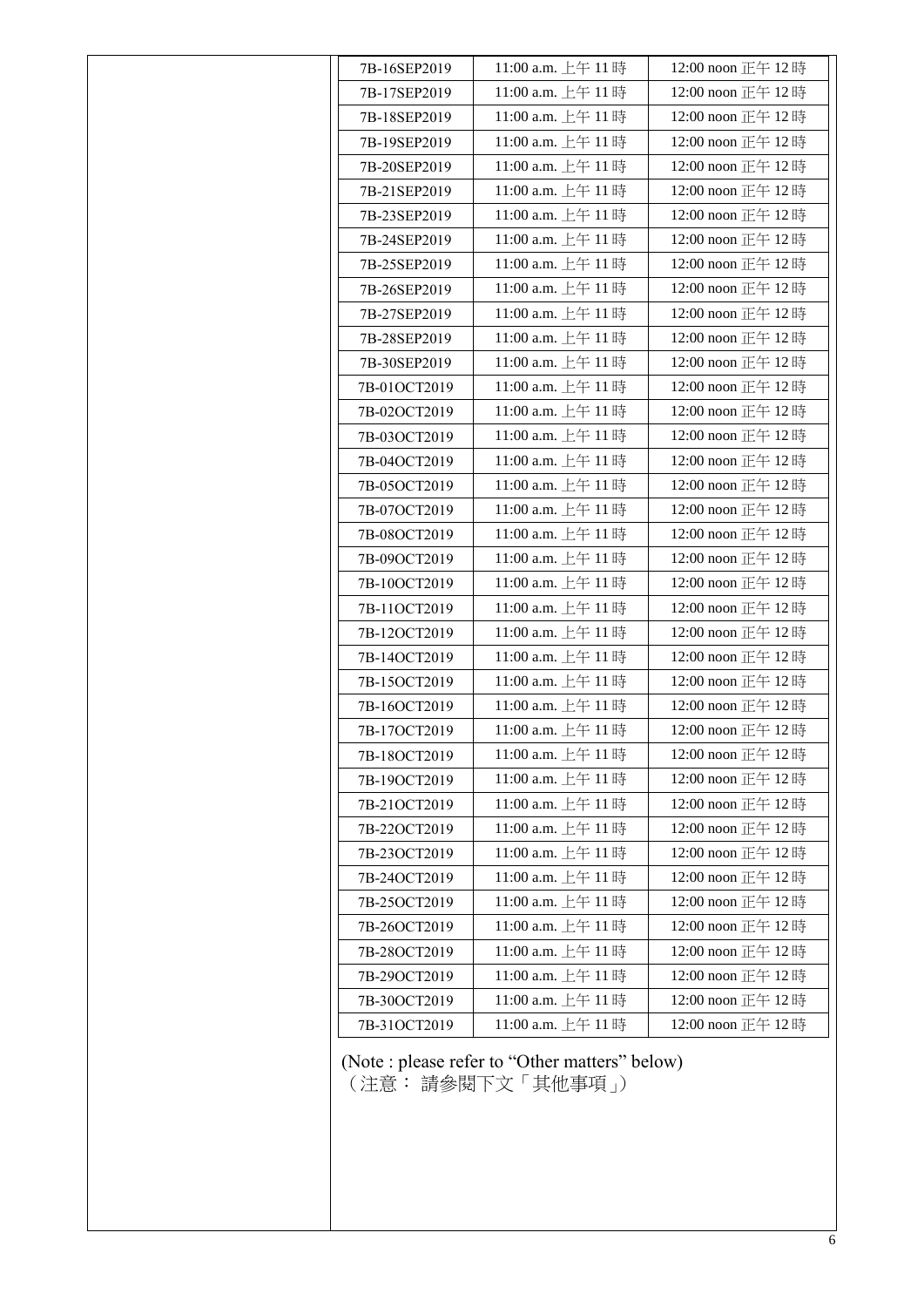| <b>Place where the sale will</b><br>take place:                                                                                                                                                                                                                                                                      |                                                                                                                                                                                                                                                               | 19th Floor, Railway Plaza, 39 Chatham Road South, Tsim Sha<br>Tsui, Kowloon                                                                                                                |                                       |                                                                                                                                                           |  |
|----------------------------------------------------------------------------------------------------------------------------------------------------------------------------------------------------------------------------------------------------------------------------------------------------------------------|---------------------------------------------------------------------------------------------------------------------------------------------------------------------------------------------------------------------------------------------------------------|--------------------------------------------------------------------------------------------------------------------------------------------------------------------------------------------|---------------------------------------|-----------------------------------------------------------------------------------------------------------------------------------------------------------|--|
| 出售地點:                                                                                                                                                                                                                                                                                                                |                                                                                                                                                                                                                                                               | 九龍尖沙咀漆咸道南 39 號鐵路大廈 19 樓                                                                                                                                                                    |                                       |                                                                                                                                                           |  |
|                                                                                                                                                                                                                                                                                                                      |                                                                                                                                                                                                                                                               |                                                                                                                                                                                            |                                       |                                                                                                                                                           |  |
| <b>Number of specified</b><br>residential properties<br>that will be offered to be<br>sold:                                                                                                                                                                                                                          |                                                                                                                                                                                                                                                               | 1                                                                                                                                                                                          |                                       |                                                                                                                                                           |  |
| 將提供出售的指明住宅物<br>業的數目                                                                                                                                                                                                                                                                                                  |                                                                                                                                                                                                                                                               |                                                                                                                                                                                            |                                       |                                                                                                                                                           |  |
|                                                                                                                                                                                                                                                                                                                      |                                                                                                                                                                                                                                                               | Description of the residential properties that will be offered to be sold:                                                                                                                 |                                       |                                                                                                                                                           |  |
|                                                                                                                                                                                                                                                                                                                      | 將提供出售的指明住宅物業的描述:                                                                                                                                                                                                                                              |                                                                                                                                                                                            |                                       |                                                                                                                                                           |  |
| The following $flat(s)$ :<br>以下單位 :                                                                                                                                                                                                                                                                                  |                                                                                                                                                                                                                                                               |                                                                                                                                                                                            |                                       |                                                                                                                                                           |  |
| 7B                                                                                                                                                                                                                                                                                                                   |                                                                                                                                                                                                                                                               |                                                                                                                                                                                            |                                       |                                                                                                                                                           |  |
|                                                                                                                                                                                                                                                                                                                      | The method to be used to determine the order of priority in which each of the persons                                                                                                                                                                         |                                                                                                                                                                                            |                                       |                                                                                                                                                           |  |
| 物業的優先次序:                                                                                                                                                                                                                                                                                                             |                                                                                                                                                                                                                                                               | interested in purchasing any of the specified residential properties may select the<br>residential property that the person wishes to purchase:<br>將會使用何種方法,決定有意購買該等指明住宅物業的每名人士可揀選其意欲購買的住宅 |                                       |                                                                                                                                                           |  |
|                                                                                                                                                                                                                                                                                                                      | Subject to other matters, sale by tender - see details and particulars in the tender notices. Details<br>and particulars in the tender notices under different Tender No. are different.<br>受制於其他事項,以招標方式出售 - 請參閱指明住宅物業的招標公告的細節和詳情。不同<br>招標號碼下招標公告的細節和詳情會有不同。 |                                                                                                                                                                                            |                                       |                                                                                                                                                           |  |
| During the following periods, the tender notices and other relevant tender documents of the<br>specified residential properties will be made available for collection free of charge at 19/F,<br>Railway Plaza, 39 Chatham Road South, Tsim Sha Tsui, Kowloon:-<br>於以下時段,招標公告及其他有關招標文件可於九龍尖沙咀漆咸道南39號鐵路大廈19樓免<br>費領取: |                                                                                                                                                                                                                                                               |                                                                                                                                                                                            |                                       |                                                                                                                                                           |  |
| Tender No.<br>招標號碼                                                                                                                                                                                                                                                                                                   |                                                                                                                                                                                                                                                               | Specified residential properties that will be<br>offered to be sold                                                                                                                        |                                       | Tender notice and other relevant tender documents<br>will be made available for collection during the<br>following periods<br>於以下時段,招標公告及<br>其他相關招標文件可供領取 |  |
|                                                                                                                                                                                                                                                                                                                      |                                                                                                                                                                                                                                                               | 將提供出售的指明住宅物業的數目                                                                                                                                                                            | Date<br>(Day/Month/Year)<br>日期(日/月/年) | Time<br>時間                                                                                                                                                |  |
| 7B-01JUN2019                                                                                                                                                                                                                                                                                                         |                                                                                                                                                                                                                                                               | All the specified residential properties set out in<br>the Sales Arrangements<br>所有於銷售安排中列出的指明住宅物業                                                                                         | 01/06/2019                            | 9:00 a.m. to 12:00 noon<br>上午9時至正午12時                                                                                                                     |  |
|                                                                                                                                                                                                                                                                                                                      |                                                                                                                                                                                                                                                               | All the available and remaining                                                                                                                                                            |                                       | $0.00 \text{ s}$ m to $12.00 \text{ non}$                                                                                                                 |  |

7B-03JUN2019

7B-04JUN2019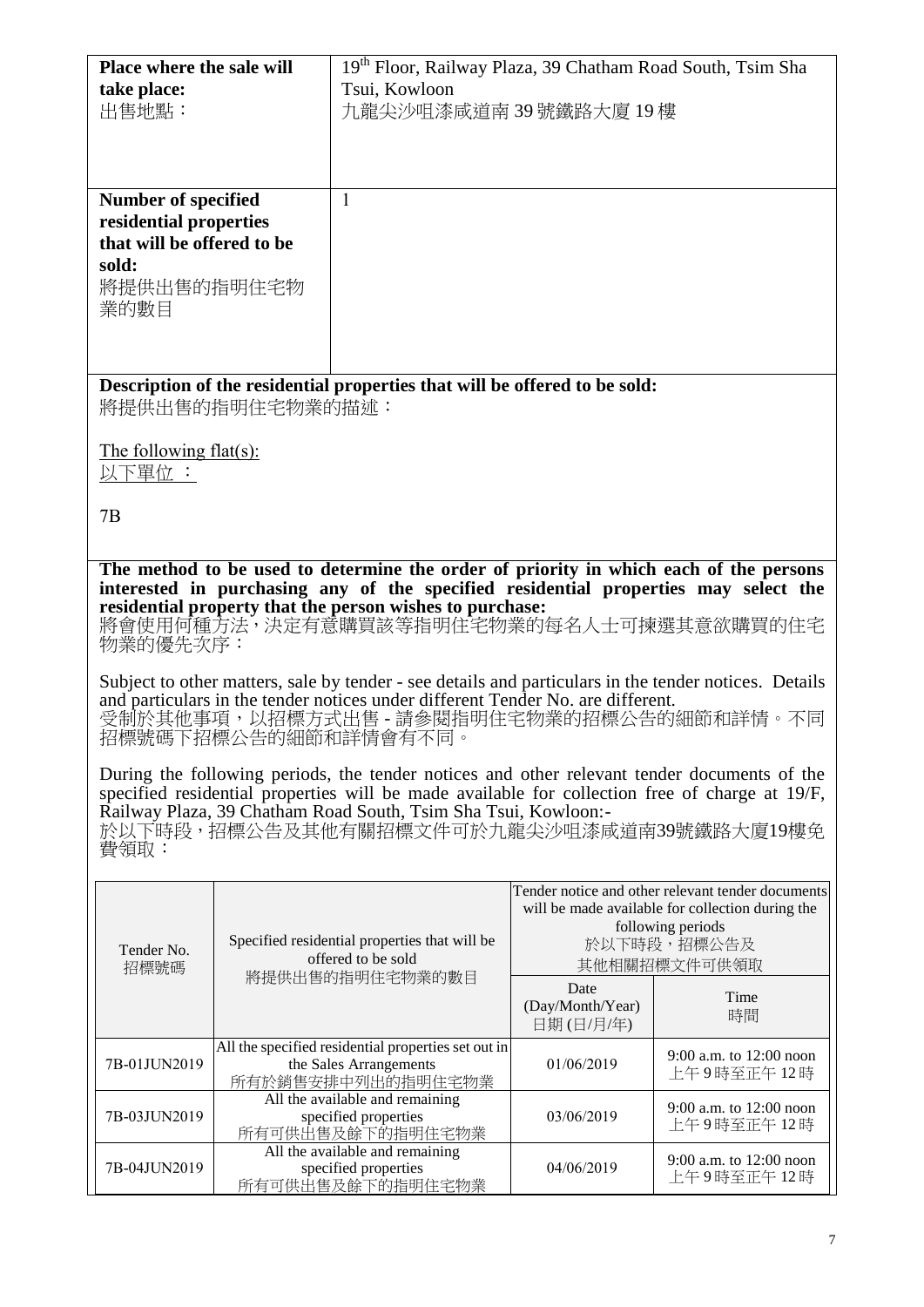| 7B-05JUN2019 | All the available and remaining<br>specified properties<br>所有可供出售及餘下的指明住宅物業 | 05/06/2019 | 9:00 a.m. to 12:00 noon<br>上午9時至正午12時 |
|--------------|-----------------------------------------------------------------------------|------------|---------------------------------------|
| 7B-06JUN2019 | All the available and remaining<br>specified properties<br>所有可供出售及餘下的指明住宅物業 | 06/06/2019 | 9:00 a.m. to 12:00 noon<br>上午9時至正午12時 |
| 7B-07JUN2019 | All the available and remaining<br>specified properties<br>所有可供出售及餘下的指明住宅物業 | 07/06/2019 | 9:00 a.m. to 12:00 noon<br>上午9時至正午12時 |
| 7B-08JUN2019 | All the available and remaining<br>specified properties<br>所有可供出售及餘下的指明住宅物業 | 08/06/2019 | 9:00 a.m. to 12:00 noon<br>上午9時至正午12時 |
| 7B-10JUN2019 | All the available and remaining<br>specified properties<br>所有可供出售及餘下的指明住宅物業 | 10/06/2019 | 9:00 a.m. to 12:00 noon<br>上午9時至正午12時 |
| 7B-11JUN2019 | All the available and remaining<br>specified properties<br>所有可供出售及餘下的指明住宅物業 | 11/06/2019 | 9:00 a.m. to 12:00 noon<br>上午9時至正午12時 |
| 7B-12JUN2019 | All the available and remaining<br>specified properties<br>所有可供出售及餘下的指明住宅物業 | 12/06/2019 | 9:00 a.m. to 12:00 noon<br>上午9時至正午12時 |
| 7B-13JUN2019 | All the available and remaining<br>specified properties<br>所有可供出售及餘下的指明住宅物業 | 13/06/2019 | 9:00 a.m. to 12:00 noon<br>上午9時至正午12時 |
| 7B-14JUN2019 | All the available and remaining<br>specified properties<br>所有可供出售及餘下的指明住宅物業 | 14/06/2019 | 9:00 a.m. to 12:00 noon<br>上午9時至正午12時 |
| 7B-15JUN2019 | All the available and remaining<br>specified properties<br>所有可供出售及餘下的指明住宅物業 | 15/06/2019 | 9:00 a.m. to 12:00 noon<br>上午9時至正午12時 |
| 7B-17JUN2019 | All the available and remaining<br>specified properties<br>所有可供出售及餘下的指明住宅物業 | 17/06/2019 | 9:00 a.m. to 12:00 noon<br>上午9時至正午12時 |
| 7B-18JUN2019 | All the available and remaining<br>specified properties<br>所有可供出售及餘下的指明住宅物業 | 18/06/2019 | 9:00 a.m. to 12:00 noon<br>上午9時至正午12時 |
| 7B-19JUN2019 | All the available and remaining<br>specified properties<br>所有可供出售及餘下的指明住宅物業 | 19/06/2019 | 9:00 a.m. to 12:00 noon<br>上午9時至正午12時 |
| 7B-20JUN2019 | All the available and remaining<br>specified properties<br>所有可供出售及餘下的指明住宅物業 | 20/06/2019 | 9:00 a.m. to 12:00 noon<br>上午9時至正午12時 |
| 7B-21JUN2019 | All the available and remaining<br>specified properties<br>所有可供出售及餘下的指明住宅物業 | 21/06/2019 | 9:00 a.m. to 12:00 noon<br>上午9時至正午12時 |
| 7B-22JUN2019 | All the available and remaining<br>specified properties<br>所有可供出售及餘下的指明住宅物業 | 22/06/2019 | 9:00 a.m. to 12:00 noon<br>上午9時至正午12時 |
| 7B-24JUN2019 | All the available and remaining<br>specified properties<br>所有可供出售及餘下的指明住宅物業 | 24/06/2019 | 9:00 a.m. to 12:00 noon<br>上午9時至正午12時 |
| 7B-25JUN2019 | All the available and remaining<br>specified properties<br>所有可供山售及餘下的指明住宅物業 | 25/06/2019 | 9:00 a.m. to 12:00 noon<br>上午9時至正午12時 |
| 7B-26JUN2019 | All the available and remaining<br>specified properties<br>所有可供出售及餘下的指明住宅物業 | 26/06/2019 | 9:00 a.m. to 12:00 noon<br>上午9時至正午12時 |
| 7B-27JUN2019 | All the available and remaining<br>specified properties<br>所有可供出售及餘下的指明住宅物業 | 27/06/2019 | 9:00 a.m. to 12:00 noon<br>上午9時至正午12時 |
| 7B-28JUN2019 | All the available and remaining<br>specified properties<br>所有可供出售及餘下的指明住宅物業 | 28/06/2019 | 9:00 a.m. to 12:00 noon<br>上午9時至正午12時 |
| 7B-29JUN2019 | All the available and remaining<br>specified properties<br>所有可供出售及餘下的指明住宅物業 | 29/06/2019 | 9:00 a.m. to 12:00 noon<br>上午9時至正午12時 |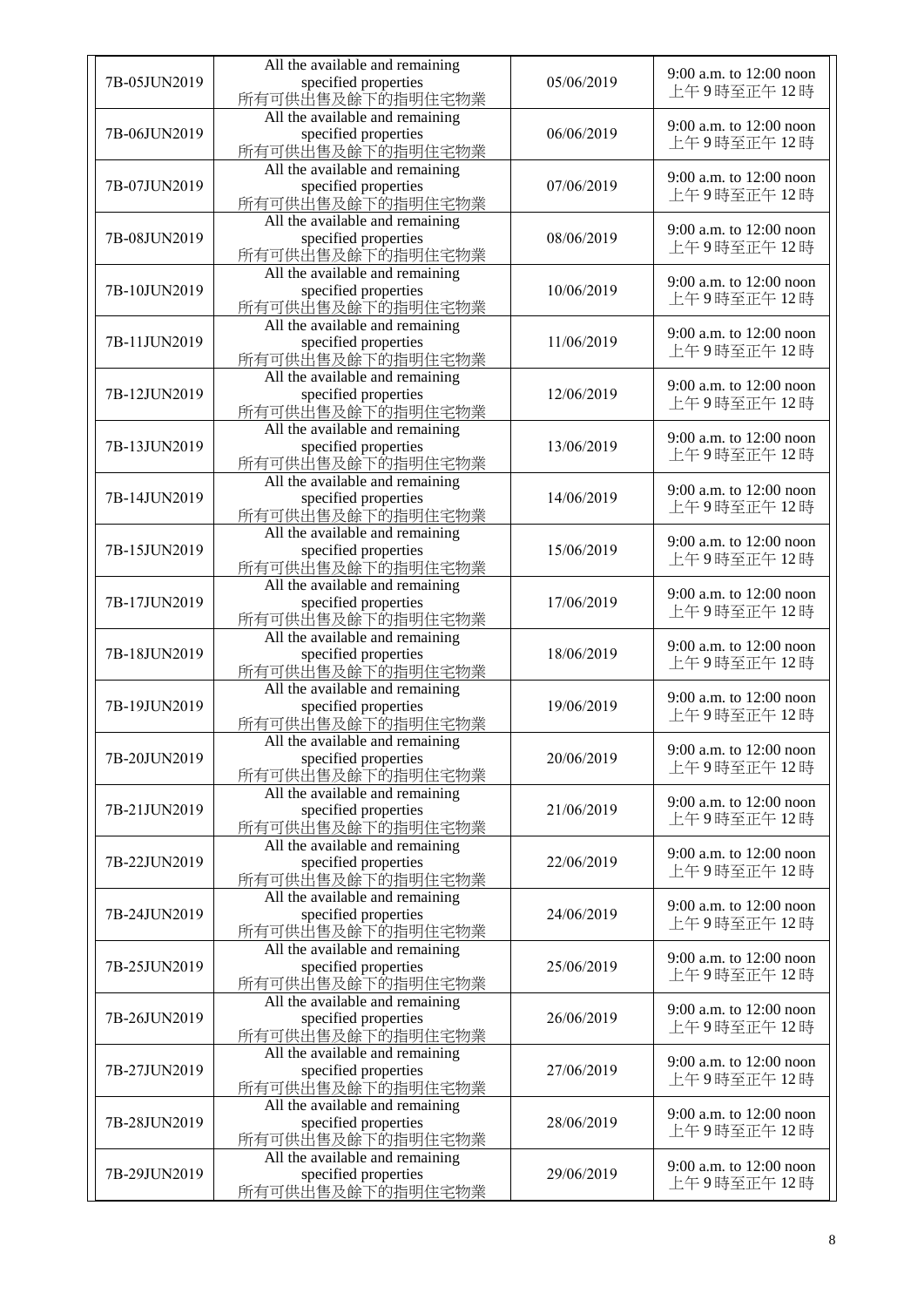| 7B-01JUL2019 | All the available and remaining<br>specified properties                     | 01/07/2019 | 9:00 a.m. to 12:00 noon<br>上午9時至正午12時 |
|--------------|-----------------------------------------------------------------------------|------------|---------------------------------------|
| 7B-02JUL2019 | 所有可供出售及餘下的指明住宅物業<br>All the available and remaining<br>specified properties | 02/07/2019 | 9:00 a.m. to 12:00 noon               |
|              | 所有可供出售及餘下的指明住宅物業<br>All the available and remaining                         |            | 上午9時至正午12時<br>9:00 a.m. to 12:00 noon |
| 7B-03JUL2019 | specified properties<br>所有可供出售及餘下的指明住宅物業<br>All the available and remaining | 03/07/2019 | 上午9時至正午12時                            |
| 7B-04JUL2019 | specified properties<br>所有可供出售及餘下的指明住宅物業                                    | 04/07/2019 | 9:00 a.m. to 12:00 noon<br>上午9時至正午12時 |
| 7B-05JUL2019 | All the available and remaining<br>specified properties<br>所有可供出售及餘下的指明住宅物業 | 05/07/2019 | 9:00 a.m. to 12:00 noon<br>上午9時至正午12時 |
| 7B-06JUL2019 | All the available and remaining<br>specified properties<br>所有可供出售及餘下的指明住宅物業 | 06/07/2019 | 9:00 a.m. to 12:00 noon<br>上午9時至正午12時 |
| 7B-08JUL2019 | All the available and remaining<br>specified properties<br>所有可供出售及餘下的指明住宅物業 | 08/07/2019 | 9:00 a.m. to 12:00 noon<br>上午9時至正午12時 |
| 7B-09JUL2019 | All the available and remaining<br>specified properties<br>所有可供出售及餘下的指明住宅物業 | 09/07/2019 | 9:00 a.m. to 12:00 noon<br>上午9時至正午12時 |
| 7B-10JUL2019 | All the available and remaining<br>specified properties<br>所有可供出售及餘下的指明住宅物業 | 10/07/2019 | 9:00 a.m. to 12:00 noon<br>上午9時至正午12時 |
| 7B-11JUL2019 | All the available and remaining<br>specified properties<br>所有可供出售及餘下的指明住宅物業 | 11/07/2019 | 9:00 a.m. to 12:00 noon<br>上午9時至正午12時 |
| 7B-12JUL2019 | All the available and remaining<br>specified properties<br>所有可供出售及餘下的指明住宅物業 | 12/07/2019 | 9:00 a.m. to 12:00 noon<br>上午9時至正午12時 |
| 7B-13JUL2019 | All the available and remaining<br>specified properties<br>所有可供出售及餘下的指明住宅物業 | 13/07/2019 | 9:00 a.m. to 12:00 noon<br>上午9時至正午12時 |
| 7B-15JUL2019 | All the available and remaining<br>specified properties<br>所有可供出售及餘下的指明住宅物業 | 15/07/2019 | 9:00 a.m. to 12:00 noon<br>上午9時至正午12時 |
| 7B-16JUL2019 | All the available and remaining<br>specified properties<br>所有可供出售及餘下的指明住宅物業 | 16/07/2019 | 9:00 a.m. to 12:00 noon<br>上午9時至正午12時 |
| 7B-17JUL2019 | All the available and remaining<br>specified properties<br>所有可供出售及餘下的指明住宅物業 | 17/07/2019 | 9:00 a.m. to 12:00 noon<br>上午9時至正午12時 |
| 7B-18JUL2019 | All the available and remaining<br>specified properties<br>所有可供出售及餘下的指明住宅物業 | 18/07/2019 | 9:00 a.m. to 12:00 noon<br>上午9時至正午12時 |
| 7B-19JUL2019 | All the available and remaining<br>specified properties<br>所有可供出售及餘下的指明住宅物業 | 19/07/2019 | 9:00 a.m. to 12:00 noon<br>上午9時至正午12時 |
| 7B-20JUL2019 | All the available and remaining<br>specified properties<br>所有可供出售及餘下的指明住宅物業 | 20/07/2019 | 9:00 a.m. to 12:00 noon<br>上午9時至正午12時 |
| 7B-22JUL2019 | All the available and remaining<br>specified properties<br>所有可供出售及餘下的指明住宅物業 | 22/07/2019 | 9:00 a.m. to 12:00 noon<br>上午9時至正午12時 |
| 7B-23JUL2019 | All the available and remaining<br>specified properties<br>所有可供出售及餘下的指明住宅物業 | 23/07/2019 | 9:00 a.m. to 12:00 noon<br>上午9時至正午12時 |
| 7B-24JUL2019 | All the available and remaining<br>specified properties<br>所有可供出售及餘下的指明住宅物業 | 24/07/2019 | 9:00 a.m. to 12:00 noon<br>上午9時至正午12時 |
| 7B-25JUL2019 | All the available and remaining<br>specified properties<br>所有可供出售及餘下的指明住宅物業 | 25/07/2019 | 9:00 a.m. to 12:00 noon<br>上午9時至正午12時 |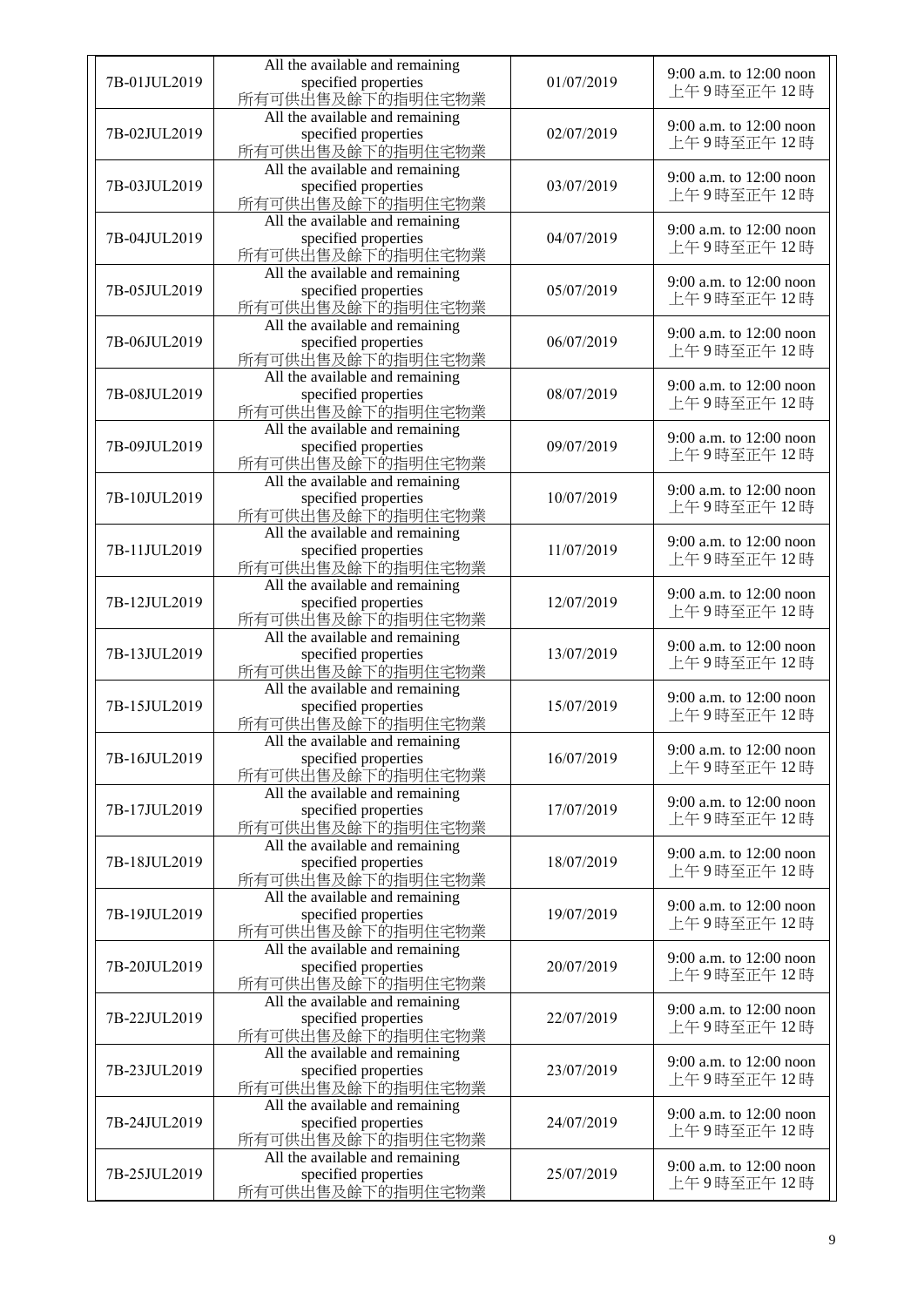| 7B-26JUL2019 | All the available and remaining<br>specified properties                     | 26/07/2019 | 9:00 a.m. to 12:00 noon               |
|--------------|-----------------------------------------------------------------------------|------------|---------------------------------------|
|              | 所有可供出售及餘下的指明住宅物業                                                            |            | 上午9時至正午12時                            |
| 7B-27JUL2019 | All the available and remaining<br>specified properties<br>所有可供出售及餘下的指明住宅物業 | 27/07/2019 | 9:00 a.m. to 12:00 noon<br>上午9時至正午12時 |
| 7B-29JUL2019 | All the available and remaining<br>specified properties<br>所有可供出售及餘下的指明住宅物業 | 29/07/2019 | 9:00 a.m. to 12:00 noon<br>上午9時至正午12時 |
| 7B-30JUL2019 | All the available and remaining<br>specified properties<br>所有可供出售及餘下的指明住宅物業 | 30/07/2019 | 9:00 a.m. to 12:00 noon<br>上午9時至正午12時 |
| 7B-31JUL2019 | All the available and remaining<br>specified properties<br>所有可供出售及餘下的指明住宅物業 | 31/07/2019 | 9:00 a.m. to 12:00 noon<br>上午9時至正午12時 |
| 7B-01AUG2019 | All the available and remaining<br>specified properties<br>所有可供出售及餘下的指明住宅物業 | 01/08/2019 | 9:00 a.m. to 12:00 noon<br>上午9時至正午12時 |
| 7B-02AUG2019 | All the available and remaining<br>specified properties<br>所有可供出售及餘下的指明住宅物業 | 02/08/2019 | 9:00 a.m. to 12:00 noon<br>上午9時至正午12時 |
| 7B-03AUG2019 | All the available and remaining<br>specified properties<br>所有可供出售及餘下的指明住宅物業 | 03/08/2019 | 9:00 a.m. to 12:00 noon<br>上午9時至正午12時 |
| 7B-05AUG2019 | All the available and remaining<br>specified properties<br>所有可供出售及餘下的指明住宅物業 | 05/08/2019 | 9:00 a.m. to 12:00 noon<br>上午9時至正午12時 |
| 7B-06AUG2019 | All the available and remaining<br>specified properties<br>所有可供出售及餘下的指明住宅物業 | 06/08/2019 | 9:00 a.m. to 12:00 noon<br>上午9時至正午12時 |
| 7B-07AUG2019 | All the available and remaining<br>specified properties<br>所有可供出售及餘下的指明住宅物業 | 07/08/2019 | 9:00 a.m. to 12:00 noon<br>上午9時至正午12時 |
| 7B-08AUG2019 | All the available and remaining<br>specified properties<br>所有可供出售及餘下的指明住宅物業 | 08/08/2019 | 9:00 a.m. to 12:00 noon<br>上午9時至正午12時 |
| 7B-09AUG2019 | All the available and remaining<br>specified properties<br>所有可供出售及餘下的指明住宅物業 | 09/08/2019 | 9:00 a.m. to 12:00 noon<br>上午9時至正午12時 |
| 7B-10AUG2019 | All the available and remaining<br>specified properties<br>所有可供出售及餘下的指明住宅物業 | 10/08/2019 | 9:00 a.m. to 12:00 noon<br>上午9時至正午12時 |
| 7B-12AUG2019 | All the available and remaining<br>specified properties<br>所有可供出售及餘下的指明住宅物業 | 12/08/2019 | 9:00 a.m. to 12:00 noon<br>上午9時至正午12時 |
| 7B-13AUG2019 | All the available and remaining<br>specified properties<br>所有可供出售及餘下的指明住宅物業 | 13/08/2019 | 9:00 a.m. to 12:00 noon<br>上午9時至正午12時 |
| 7B-14AUG2019 | All the available and remaining<br>specified properties<br>所有可供出售及餘下的指明住宅物業 | 14/08/2019 | 9:00 a.m. to 12:00 noon<br>上午9時至正午12時 |
| 7B-15AUG2019 | All the available and remaining<br>specified properties<br>所有可供出售及餘下的指明住宅物業 | 15/08/2019 | 9:00 a.m. to 12:00 noon<br>上午9時至正午12時 |
| 7B-16AUG2019 | All the available and remaining<br>specified properties<br>所有可供出售及餘下的指明住宅物業 | 16/08/2019 | 9:00 a.m. to 12:00 noon<br>上午9時至正午12時 |
| 7B-17AUG2019 | All the available and remaining<br>specified properties<br>所有可供出售及餘下的指明住宅物業 | 17/08/2019 | 9:00 a.m. to 12:00 noon<br>上午9時至正午12時 |
| 7B-19AUG2019 | All the available and remaining<br>specified properties<br>所有可供出售及餘下的指明住宅物業 | 19/08/2019 | 9:00 a.m. to 12:00 noon<br>上午9時至正午12時 |
| 7B-20AUG2019 | All the available and remaining<br>specified properties<br>所有可供出售及餘下的指明住宅物業 | 20/08/2019 | 9:00 a.m. to 12:00 noon<br>上午9時至正午12時 |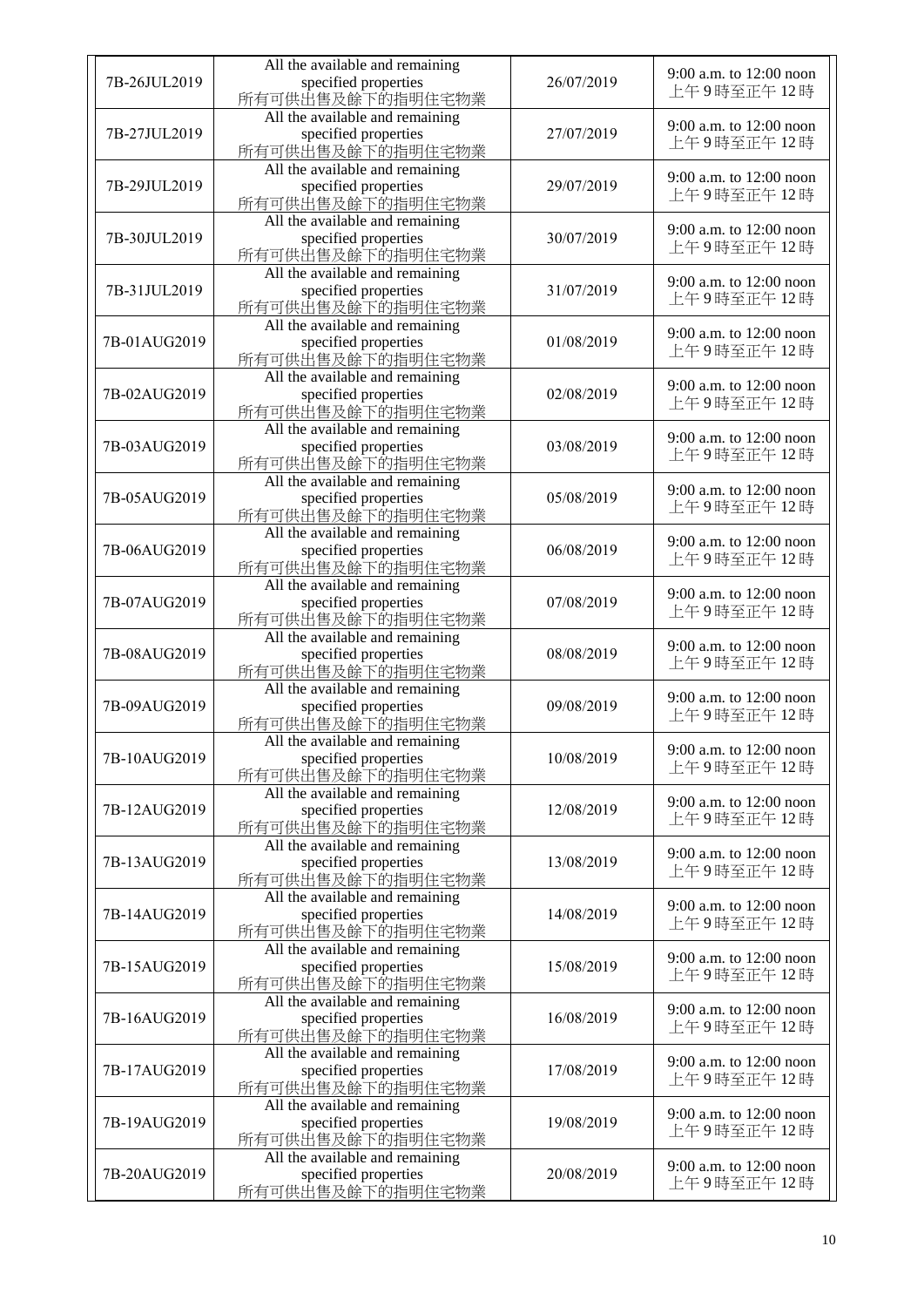| 7B-21AUG2019 | All the available and remaining<br>specified properties<br>所有可供出售及餘下的指明住宅物業 | 21/08/2019 | 9:00 a.m. to 12:00 noon<br>上午9時至正午12時 |
|--------------|-----------------------------------------------------------------------------|------------|---------------------------------------|
| 7B-22AUG2019 | All the available and remaining<br>specified properties<br>所有可供出售及餘下的指明住宅物業 | 22/08/2019 | 9:00 a.m. to 12:00 noon<br>上午9時至正午12時 |
| 7B-23AUG2019 | All the available and remaining<br>specified properties<br>所有可供出售及餘下的指明住宅物業 | 23/08/2019 | 9:00 a.m. to 12:00 noon<br>上午9時至正午12時 |
| 7B-24AUG2019 | All the available and remaining<br>specified properties<br>所有可供出售及餘下的指明住宅物業 | 24/08/2019 | 9:00 a.m. to 12:00 noon<br>上午9時至正午12時 |
| 7B-26AUG2019 | All the available and remaining<br>specified properties<br>所有可供出售及餘下的指明住宅物業 | 26/08/2019 | 9:00 a.m. to 12:00 noon<br>上午9時至正午12時 |
| 7B-27AUG2019 | All the available and remaining<br>specified properties<br>所有可供出售及餘下的指明住宅物業 | 27/08/2019 | 9:00 a.m. to 12:00 noon<br>上午9時至正午12時 |
| 7B-28AUG2019 | All the available and remaining<br>specified properties<br>所有可供出售及餘下的指明住宅物業 | 28/08/2019 | 9:00 a.m. to 12:00 noon<br>上午9時至正午12時 |
| 7B-29AUG2019 | All the available and remaining<br>specified properties<br>所有可供出售及餘下的指明住宅物業 | 29/08/2019 | 9:00 a.m. to 12:00 noon<br>上午9時至正午12時 |
| 7B-30AUG2019 | All the available and remaining<br>specified properties<br>所有可供出售及餘下的指明住宅物業 | 30/08/2019 | 9:00 a.m. to 12:00 noon<br>上午9時至正午12時 |
| 7B-31AUG2019 | All the available and remaining<br>specified properties<br>所有可供出售及餘下的指明住宅物業 | 31/08/2019 | 9:00 a.m. to 12:00 noon<br>上午9時至正午12時 |
| 7B-02SEP2019 | All the available and remaining<br>specified properties<br>所有可供出售及餘下的指明住宅物業 | 02/09/2019 | 9:00 a.m. to 12:00 noon<br>上午9時至正午12時 |
| 7B-03SEP2019 | All the available and remaining<br>specified properties<br>所有可供出售及餘下的指明住宅物業 | 03/09/2019 | 9:00 a.m. to 12:00 noon<br>上午9時至正午12時 |
| 7B-04SEP2019 | All the available and remaining<br>specified properties<br>所有可供出售及餘下的指明住宅物業 | 04/09/2019 | 9:00 a.m. to 12:00 noon<br>上午9時至正午12時 |
| 7B-05SEP2019 | All the available and remaining<br>specified properties<br>所有可供出售及餘下的指明住宅物業 | 05/09/2019 | 9:00 a.m. to 12:00 noon<br>上午9時至正午12時 |
| 7B-06SEP2019 | All the available and remaining<br>specified properties<br>所有可供出售及餘下的指明住宅物業 | 06/09/2019 | 9:00 a.m. to 12:00 noon<br>上午9時至正午12時 |
| 7B-07SEP2019 | All the available and remaining<br>specified properties<br>所有可供出售及餘下的指明住宅物業 | 07/09/2019 | 9:00 a.m. to 12:00 noon<br>上午9時至正午12時 |
| 7B-09SEP2019 | All the available and remaining<br>specified properties<br>所有可供出售及餘下的指明住宅物業 | 09/09/2019 | 9:00 a.m. to 12:00 noon<br>上午9時至正午12時 |
| 7B-10SEP2019 | All the available and remaining<br>specified properties<br>所有可供出售及餘下的指明住宅物業 | 10/09/2019 | 9:00 a.m. to 12:00 noon<br>上午9時至正午12時 |
| 7B-11SEP2019 | All the available and remaining<br>specified properties<br>所有可供出售及餘下的指明住宅物業 | 11/09/2019 | 9:00 a.m. to 12:00 noon<br>上午9時至正午12時 |
| 7B-12SEP2019 | All the available and remaining<br>specified properties<br>所有可供出售及餘下的指明住宅物業 | 12/09/2019 | 9:00 a.m. to 12:00 noon<br>上午9時至正午12時 |
| 7B-13SEP2019 | All the available and remaining<br>specified properties<br>所有可供出售及餘下的指明住宅物業 | 13/09/2019 | 9:00 a.m. to 12:00 noon<br>上午9時至正午12時 |
| 7B-14SEP2019 | All the available and remaining<br>specified properties<br>所有可供出售及餘下的指明住宅物業 | 14/09/2019 | 9:00 a.m. to 12:00 noon<br>上午9時至正午12時 |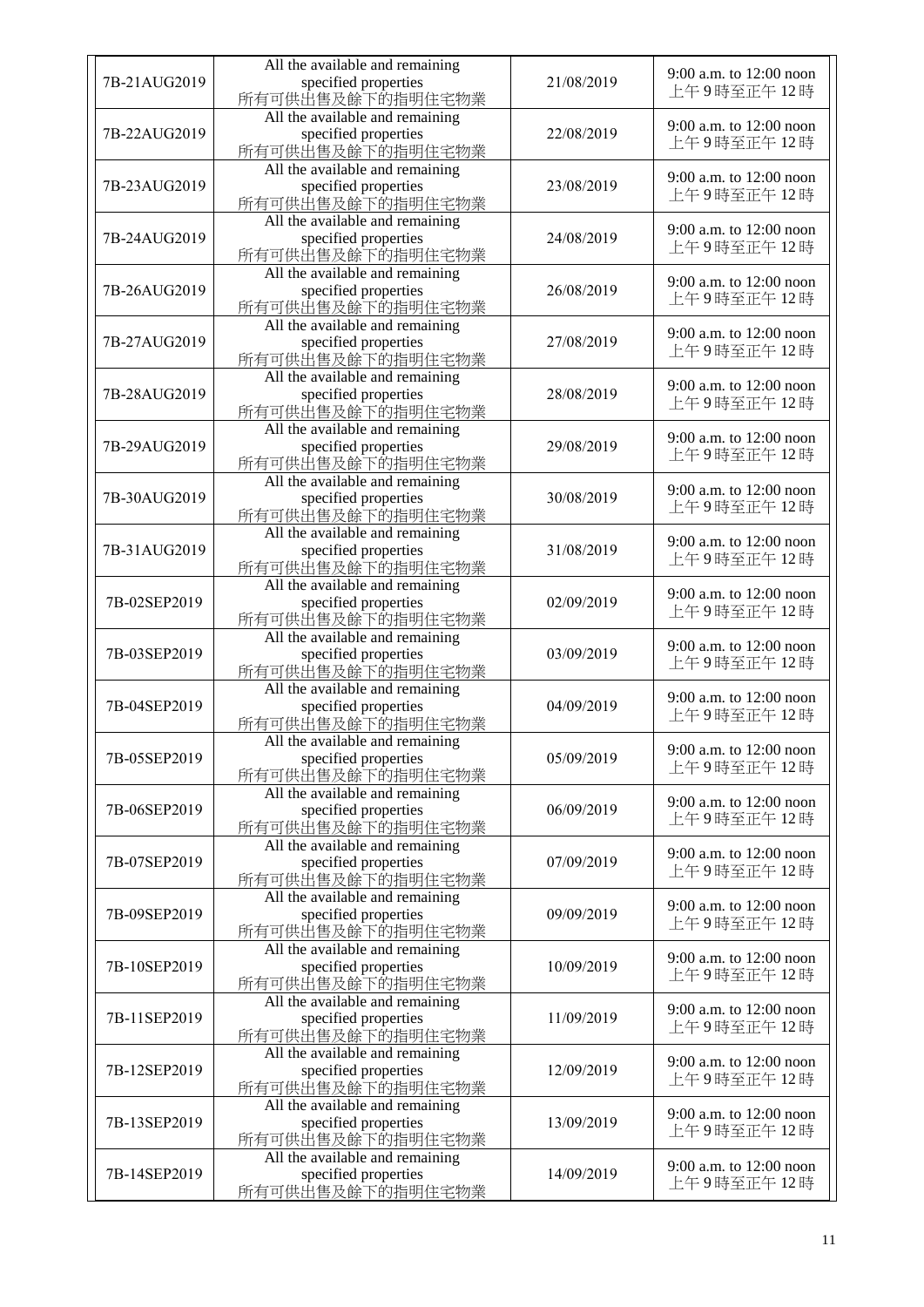|              | All the available and remaining |            |                         |
|--------------|---------------------------------|------------|-------------------------|
| 7B-16SEP2019 | specified properties            | 16/09/2019 | 9:00 a.m. to 12:00 noon |
|              | 所有可供出售及餘下的指明住宅物業                |            | 上午9時至正午12時              |
|              | All the available and remaining |            |                         |
| 7B-17SEP2019 | specified properties            | 17/09/2019 | 9:00 a.m. to 12:00 noon |
|              | 所有可供出售及餘下的指明住宅物業                |            | 上午9時至正午12時              |
|              |                                 |            |                         |
|              | All the available and remaining |            | 9:00 a.m. to 12:00 noon |
| 7B-18SEP2019 | specified properties            | 18/09/2019 | 上午9時至正午12時              |
|              | 所有可供出售及餘下的指明住宅物業                |            |                         |
|              | All the available and remaining |            | 9:00 a.m. to 12:00 noon |
| 7B-19SEP2019 | specified properties            | 19/09/2019 | 上午9時至正午12時              |
|              | 所有可供出售及餘下的指明住宅物業                |            |                         |
|              | All the available and remaining |            |                         |
| 7B-20SEP2019 | specified properties            | 20/09/2019 | 9:00 a.m. to 12:00 noon |
|              | 所有可供出售及餘下的指明住宅物業                |            | 上午9時至正午12時              |
|              | All the available and remaining |            |                         |
| 7B-21SEP2019 | specified properties            | 21/09/2019 | 9:00 a.m. to 12:00 noon |
|              | 所有可供出售及餘下的指明住宅物業                |            | 上午9時至正午12時              |
|              | All the available and remaining |            |                         |
| 7B-23SEP2019 |                                 | 23/09/2019 | 9:00 a.m. to 12:00 noon |
|              | specified properties            |            | 上午9時至正午12時              |
|              | 所有可供出售及餘下的指明住宅物業                |            |                         |
|              | All the available and remaining |            | 9:00 a.m. to 12:00 noon |
| 7B-24SEP2019 | specified properties            | 24/09/2019 | 上午9時至正午12時              |
|              | 所有可供出售及餘下的指明住宅物業                |            |                         |
|              | All the available and remaining |            | 9:00 a.m. to 12:00 noon |
| 7B-25SEP2019 | specified properties            | 25/09/2019 | 上午9時至正午12時              |
|              | 所有可供出售及餘下的指明住宅物業                |            |                         |
|              | All the available and remaining |            |                         |
| 7B-26SEP2019 | specified properties            | 26/09/2019 | 9:00 a.m. to 12:00 noon |
|              | 所有可供出售及餘下的指明住宅物業                |            | 上午9時至正午12時              |
|              | All the available and remaining |            |                         |
| 7B-27SEP2019 | specified properties            | 27/09/2019 | 9:00 a.m. to 12:00 noon |
|              | 所有可供出售及餘下的指明住宅物業                |            | 上午9時至正午12時              |
|              | All the available and remaining |            |                         |
| 7B-28SEP2019 | specified properties            | 28/09/2019 | 9:00 a.m. to 12:00 noon |
|              | 所有可供出售及餘下的指明住宅物業                |            | 上午9時至正午12時              |
|              | All the available and remaining |            |                         |
| 7B-30SEP2019 |                                 | 30/09/2019 | 9:00 a.m. to 12:00 noon |
|              | specified properties            |            | 上午9時至正午12時              |
|              | 所有可供出售及餘下的指明住宅物業                |            |                         |
|              | All the available and remaining |            | 9:00 a.m. to 12:00 noon |
| 7B-01OCT2019 | specified properties            | 01/10/2019 | 上午9時至正午12時              |
|              | 所有可供出售及餘下的指明住宅物業                |            |                         |
|              | All the available and remaining |            | 9:00 a.m. to 12:00 noon |
| 7B-02OCT2019 | specified properties            | 02/10/2019 | 上午9時至正午12時              |
|              | 所有可供出售及餘下的指明住宅物業                |            |                         |
|              | All the available and remaining |            | 9:00 a.m. to 12:00 noon |
| 7B-03OCT2019 | specified properties            | 03/10/2019 | 上午9時至正午12時              |
|              | 所有可供出售及餘下的指明住宅物業                |            |                         |
|              | All the available and remaining |            |                         |
| 7B-04OCT2019 | specified properties            | 04/10/2019 | 9:00 a.m. to 12:00 noon |
|              | 所有可供出售及餘下的指明住宅物業                |            | 上午9時至正午12時              |
|              | All the available and remaining |            |                         |
| 7B-05OCT2019 | specified properties            | 05/10/2019 | 9:00 a.m. to 12:00 noon |
|              | 所有可供山售及餘下的指明住宅物業                |            | 上午9時至正午12時              |
|              | All the available and remaining |            |                         |
| 7B-07OCT2019 | specified properties            | 07/10/2019 | 9:00 a.m. to 12:00 noon |
|              | 所有可供出售及餘下的指明住宅物業                |            | 上午9時至正午12時              |
|              |                                 |            |                         |
|              | All the available and remaining |            | 9:00 a.m. to 12:00 noon |
| 7B-08OCT2019 | specified properties            | 08/10/2019 | 上午9時至正午12時              |
|              | 所有可供出售及餘下的指明住宅物業                |            |                         |
|              | All the available and remaining |            | 9:00 a.m. to 12:00 noon |
| 7B-09OCT2019 | specified properties            | 09/10/2019 | 上午9時至正午12時              |
|              | 所有可供出售及餘下的指明住宅物業                |            |                         |
|              | All the available and remaining |            | 9:00 a.m. to 12:00 noon |
| 7B-10OCT2019 | specified properties            | 10/10/2019 | 上午9時至正午12時              |
|              | 所有可供出售及餘下的指明住宅物業                |            |                         |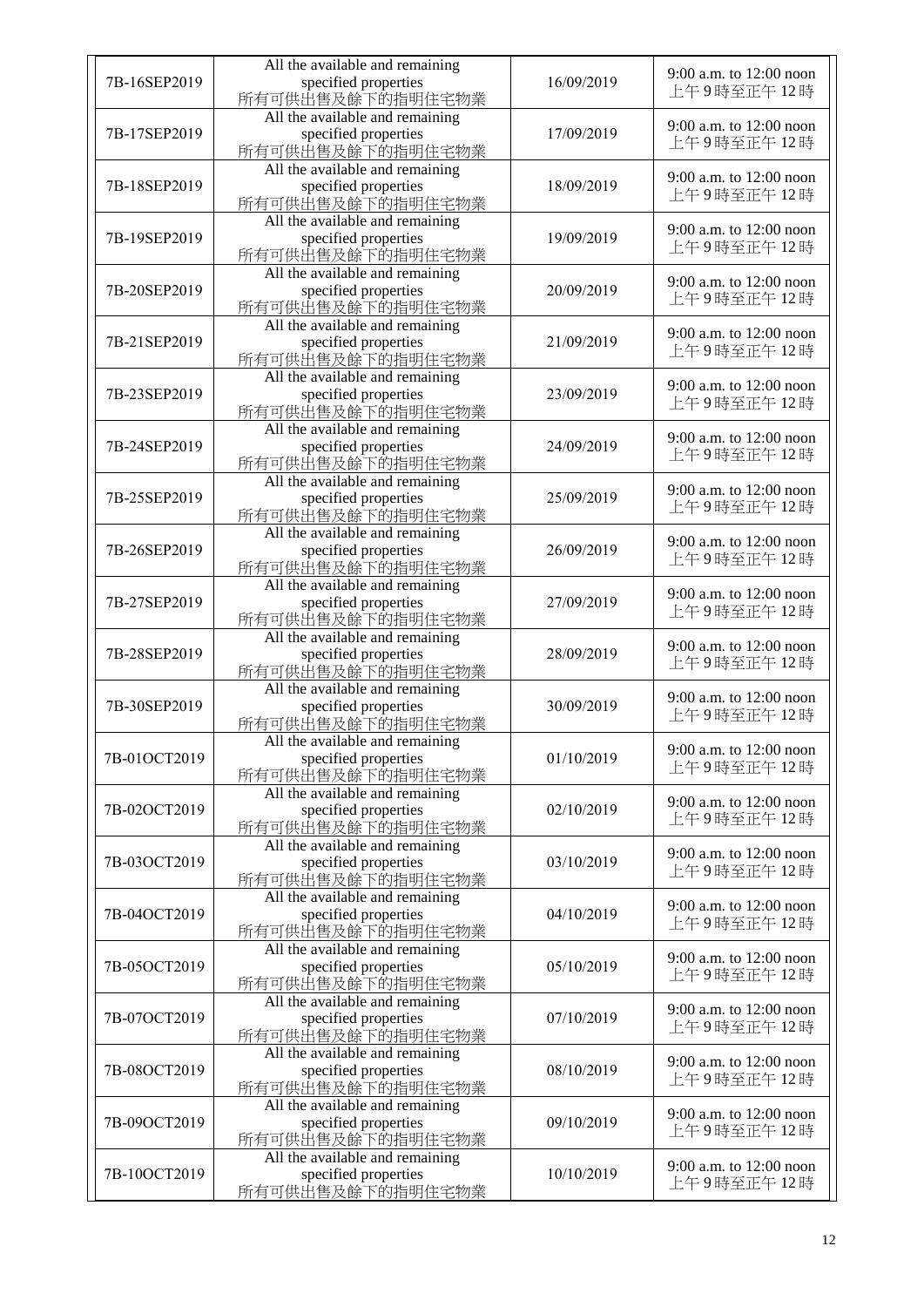|              | All the available and remaining                                             |            |                                       |
|--------------|-----------------------------------------------------------------------------|------------|---------------------------------------|
| 7B-11OCT2019 | specified properties<br>所有可供出售及餘下的指明住宅物業                                    | 11/10/2019 | 9:00 a.m. to 12:00 noon<br>上午9時至正午12時 |
| 7B-12OCT2019 | All the available and remaining<br>specified properties<br>所有可供出售及餘下的指明住宅物業 | 12/10/2019 | 9:00 a.m. to 12:00 noon<br>上午9時至正午12時 |
| 7B-14OCT2019 | All the available and remaining<br>specified properties<br>所有可供出售及餘下的指明住宅物業 | 14/10/2019 | 9:00 a.m. to 12:00 noon<br>上午9時至正午12時 |
| 7B-15OCT2019 | All the available and remaining<br>specified properties<br>所有可供出售及餘下的指明住宅物業 | 15/10/2019 | 9:00 a.m. to 12:00 noon<br>上午9時至正午12時 |
| 7B-16OCT2019 | All the available and remaining<br>specified properties<br>所有可供出售及餘下的指明住宅物業 | 16/10/2019 | 9:00 a.m. to 12:00 noon<br>上午9時至正午12時 |
| 7B-17OCT2019 | All the available and remaining<br>specified properties<br>所有可供出售及餘下的指明住宅物業 | 17/10/2019 | 9:00 a.m. to 12:00 noon<br>上午9時至正午12時 |
| 7B-18OCT2019 | All the available and remaining<br>specified properties<br>所有可供出售及餘下的指明住宅物業 | 18/10/2019 | 9:00 a.m. to 12:00 noon<br>上午9時至正午12時 |
| 7B-19OCT2019 | All the available and remaining<br>specified properties<br>所有可供出售及餘下的指明住宅物業 | 19/10/2019 | 9:00 a.m. to 12:00 noon<br>上午9時至正午12時 |
| 7B-21OCT2019 | All the available and remaining<br>specified properties<br>所有可供出售及餘下的指明住宅物業 | 21/10/2019 | 9:00 a.m. to 12:00 noon<br>上午9時至正午12時 |
| 7B-22OCT2019 | All the available and remaining<br>specified properties<br>所有可供出售及餘下的指明住宅物業 | 22/10/2019 | 9:00 a.m. to 12:00 noon<br>上午9時至正午12時 |
| 7B-23OCT2019 | All the available and remaining<br>specified properties<br>所有可供出售及餘下的指明住宅物業 | 23/10/2019 | 9:00 a.m. to 12:00 noon<br>上午9時至正午12時 |
| 7B-24OCT2019 | All the available and remaining<br>specified properties<br>所有可供出售及餘下的指明住宅物業 | 24/10/2019 | 9:00 a.m. to 12:00 noon<br>上午9時至正午12時 |
| 7B-25OCT2019 | All the available and remaining<br>specified properties<br>所有可供出售及餘下的指明住宅物業 | 25/10/2019 | 9:00 a.m. to 12:00 noon<br>上午9時至正午12時 |
| 7B-26OCT2019 | All the available and remaining<br>specified properties<br>所有可供出售及餘下的指明住宅物業 | 26/10/2019 | 9:00 a.m. to 12:00 noon<br>上午9時至正午12時 |
| 7B-28OCT2019 | All the available and remaining<br>specified properties<br>所有可供出售及餘下的指明住宅物業 | 28/10/2019 | 9:00 a.m. to 12:00 noon<br>上午9時至正午12時 |
| 7B-29OCT2019 | All the available and remaining<br>specified properties<br>所有可供出售及餘下的指明住宅物業 | 29/10/2019 | 9:00 a.m. to 12:00 noon<br>上午9時至正午12時 |
| 7B-30OCT2019 | All the available and remaining<br>specified properties<br>所有可供出售及餘下的指明住宅物業 | 30/10/2019 | 9:00 a.m. to 12:00 noon<br>上午9時至正午12時 |
| 7B-31OCT2019 | All the available and remaining<br>specified properties<br>所有可供出售及餘下的指明住宅物業 | 31/10/2019 | 9:00 a.m. to 12:00 noon<br>上午9時至正午12時 |

**The method to be used, where 2 or more persons are interested in purchasing a particular specified residential property, to determine the order of priority in which each of those persons may proceed with the purchase:**

在有兩人或多於兩人有意購買同一個指明住宅物業的情況下,將會使用何種方法決定每名 該等人士可購買該物業的優先次序:

Please refer to the above method. 請參照上述方法。